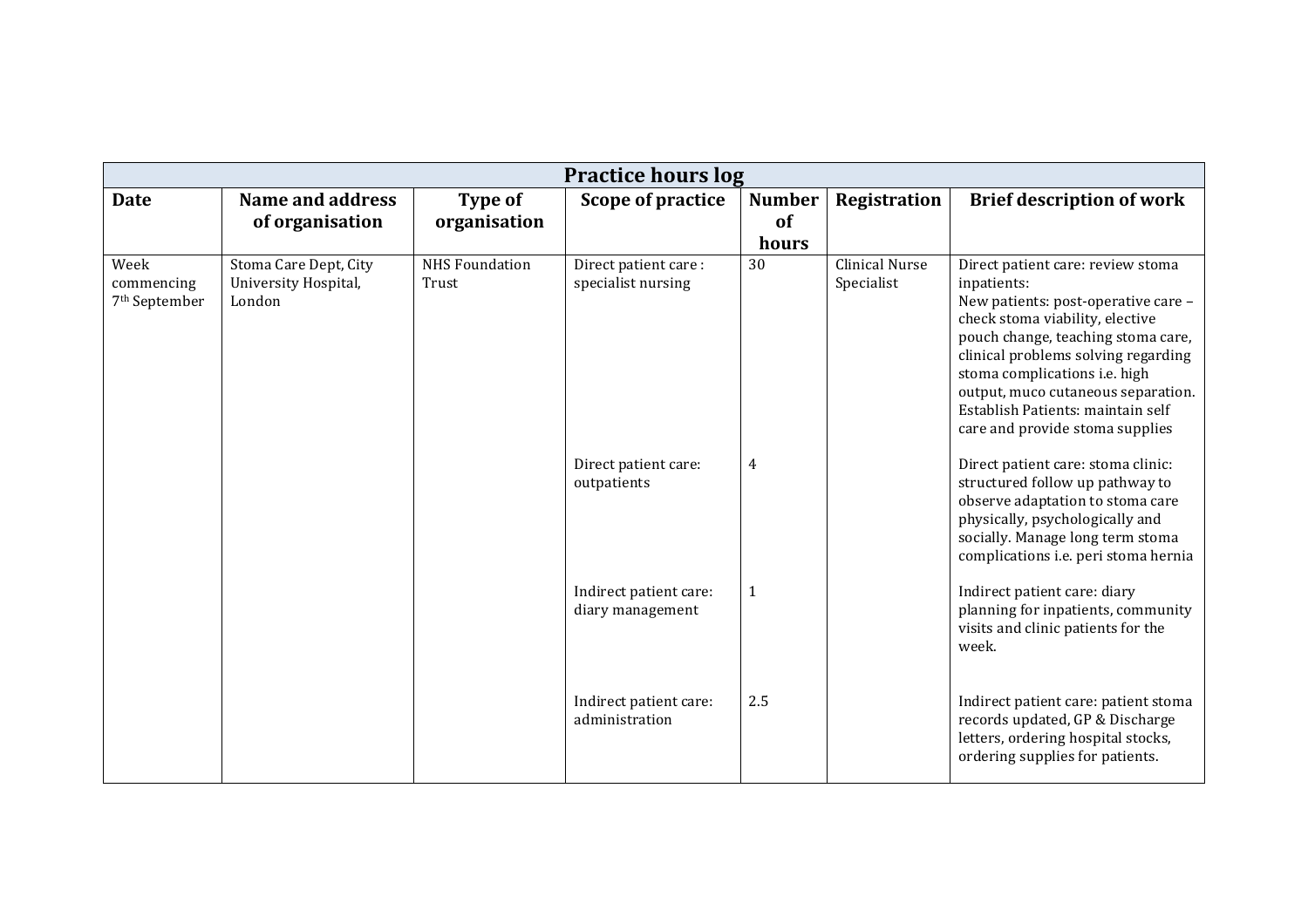| Week<br>commencing<br>14 <sup>th</sup><br>September |  | Direct patient care:<br>specialist nursing                          | 28             | Direct patient care: review stoma<br>inpatients: new & establish.                                                                                |
|-----------------------------------------------------|--|---------------------------------------------------------------------|----------------|--------------------------------------------------------------------------------------------------------------------------------------------------|
|                                                     |  | Indirect patient care:<br>rehabilitation                            | 4              | Patient Stoma Support Group<br>meeting: to promote confidence<br>and social integration                                                          |
|                                                     |  | Indirect patient care:<br>diary management                          | $\mathbf{1}$   | Indirect patient care: diary<br>planning for the week                                                                                            |
|                                                     |  | Indirect patient care:<br>administration                            | 2.5            | Indirect patient care: patient stoma<br>records updated, GP & discharge<br>letters, ordering hospital stocks,<br>ordering supplies for patients. |
|                                                     |  | Indirect patient care:<br>information given/<br>rescue intervention | $\overline{2}$ | Indirect patient care: patient &<br>allied healthcare professional<br>telephone calls to provide advice &<br>support                             |
| Week<br>commencing<br>21st September                |  | Direct patient care:<br>specialist nursing                          | 30             | Direct patient care: review stoma<br>inpatients: new & establish                                                                                 |
|                                                     |  | Indirect patient care:<br>diary management                          | $\mathbf{1}$   | Indirect patient care: diary<br>planning for the week                                                                                            |
|                                                     |  | Indirect patient care:<br>training & education                      | 4              | Indirect patient care: training<br>session to HCAs & staff nurses on<br>the ward                                                                 |
|                                                     |  | Indirect patient care:                                              | 2.5            | Indirect patient care: patient stoma                                                                                                             |